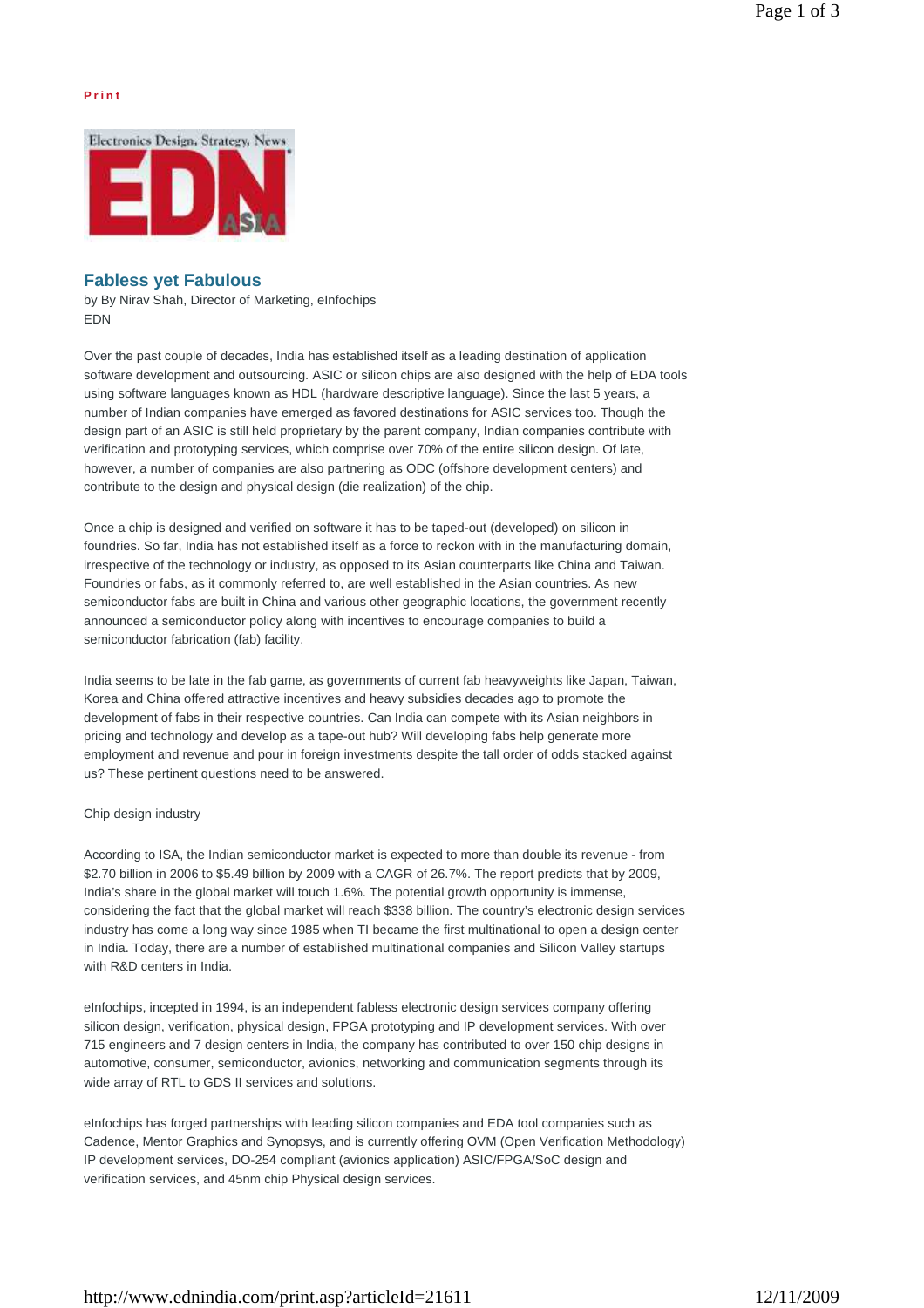As for captive design centers, Intel, Texas Instruments, STMicroelectronics, and Freescale, to name a few, have set up shop on Indian shores.

# Fab business model

Previously, semiconductor companies owned fabs and taped out their own chips, making them selfreliant. However, owing to mass risks associated with fabs, this model has slowly changed to a fabless model. Companies now enter into a joint venture with fabs along with other industry leaders. This strategy helps companies share the costs of research and development (R&D). Example of successful joint ventures with fabs include Crolles-2 Alliance between NXP Semiconductors, STMicroelectronics and Freescale Semiconductors, and the IBM alliance for DRAM with Sony, Toshiba and Infineon as partners. With increasing cost of R&D while exploring smaller dimension chips like 45nm in the manufacturing sector, the fabless model has made steady progress and gained increasing popularity over the years.

The Indian advantage:

The perceived advantages in setting up fabs in India are:

a) A mature and credible software industry reputation,

b) A legal system with good track record for IP protection and enforcement of business contracts,

c) A large pool of young, skilled and talented engineers, and

d) A large number of established fabless companies.

### Hurdles

Technology: In order to attract business from silicon giants, Indian fabs must offer the state-of-the-art 65 or 45nm technology for die fabrication. This will put us in direct competition with the Asian manufacturing giants. Over and above this, Indian fabs must offer some value additions by way of turnaround time or manufacturing quality to reap market share and profitability. Chip tape out is a very expensive process. Millions of dollars are put on the line for successful tape out. This process has to be handled with dexterity and accuracy.

Location and strategy: Steady supply water, power and raw material such as silicon substrates and other metals that are used to enhance conductivity and interconnectivity in silicon wafers has to be established with foundries. Also, an ecosystem of manufacturing, packaging, testing and shipment needs to be developed. Partnering with existing power houses and taking up production of memory chips and display drivers contracts for starters could be a viable option to make headway in this industry. The dominant players in fab industry have gained a blinding lead in terms of technology and advanced packaging techniques. Direct competition would be counterproductive as far as survival and sustenance is concerned.

Education: Countries such as Israel, Japan and Taiwan have invested heavily in innovative and quality education, enabling them to churn out competitive engineering work force. India does have legacy institutes, but it still a long way from incorporating the latest technologies and tools in students' curriculum. Also, corporate academia programs must be encouraged by government. eInfochips has regularly partnered and trained students from leading engineering colleges in Ahmedabad to make our workforce competitive and employable in today's day and age.

### The road ahead:

It must be noted that the industry has survived for over a decade with foundry partnerships. Offering a value proposition with fully integrated services may not be a worthy argument, unless benchmarks and examples are set by way of deliverables. Embarking on unchartered territories must be exercised with caution as huge investments are at stake. Partnering with established foundries like TSMC, UMC, Silterra, Chartered etc. may be a safe way of initiating the services. Apart from incentives, government must make